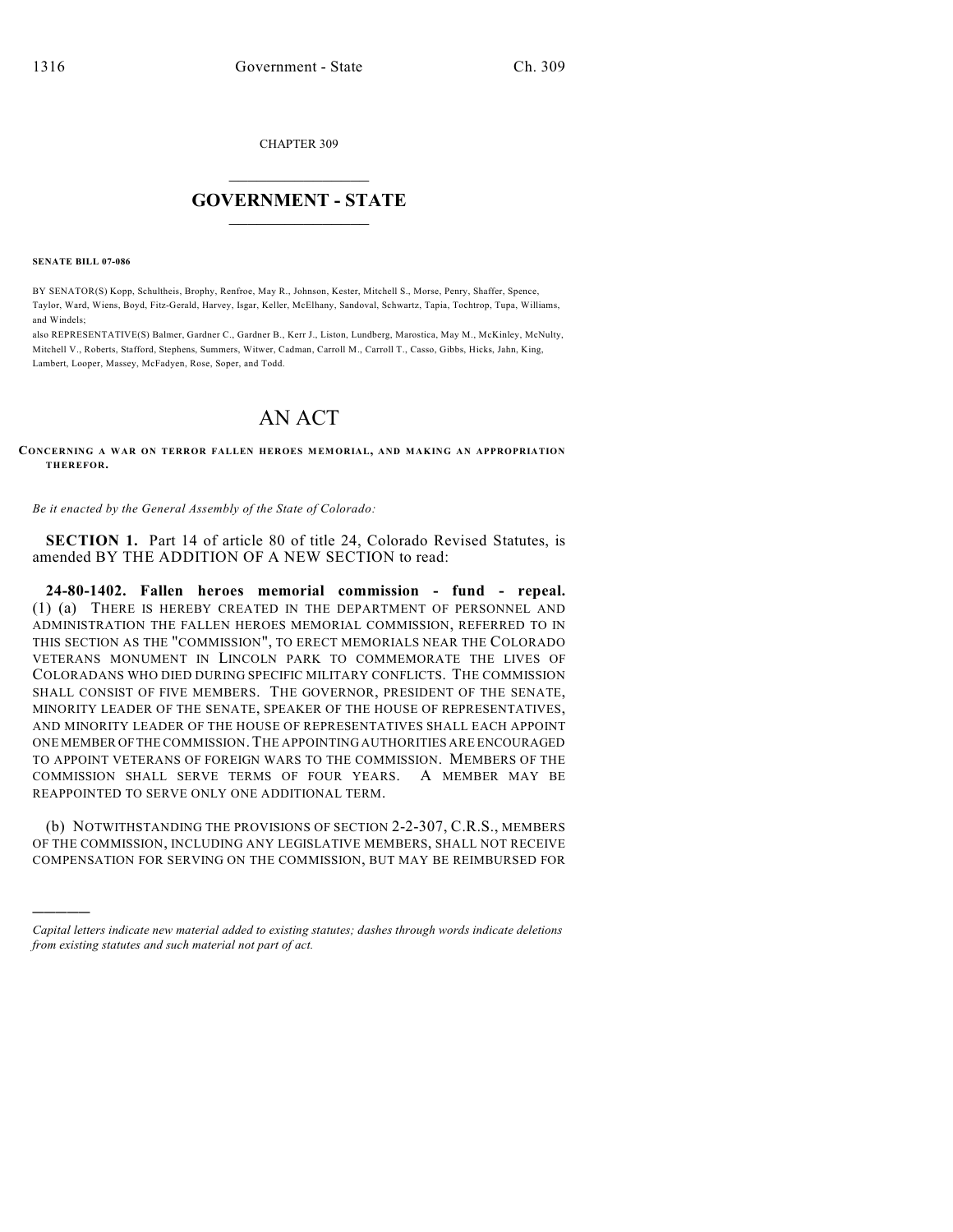NECESSARY EXPENSES OUT OF THE FALLEN HEROES MEMORIALS CONSTRUCTION FUND CREATED IN SUBSECTION (3) OF THIS SECTION.

(c) THE COMMISSION SHALL ELECT FROM ITS MEMBERS A CHAIR AND VICE-CHAIR AND MAY ESTABLISH PROCEDURES FOR THE COMMISSION TO FOLLOW.

(d) THE COMMISSION SHALL MAKE RECOMMENDATIONS ON THE DESIGN AND SITING OF APPROPRIATE MEMORIALS FOR SUCH COMMEMORATION TO THE PRESERVATION TRUST COMMITTEE CREATED PURSUANT TO SECTION 24-80-1401. THE PRESERVATION TRUST COMMITTEE SHALL SUBMIT A PROPOSAL FOR THE DESIGN AND SITING OF APPROPRIATE MEMORIALS TO THE STATE CAPITOL BUILDING ADVISORY COMMITTEE CREATED PURSUANT TO SECTION 24-82-108, C.R.S. THE STATE CAPITOL BUILDING ADVISORY COMMITTEE SHALL BE RESPONSIBLE FOR THE FINAL APPROVAL OF THE DESIGN AND SITING OF THE APPROPRIATE MEMORIALS.

(e) IN PREPARING ITS PROPOSAL FOR THE DESIGN AND SITING OF APPROPRIATE MEMORIALS PURSUANT TO THIS SECTION, THE PRESERVATION TRUST COMMITTEE SHALL COORDINATE WITH THE PLANNING DEPARTMENT FOR THE CITY AND COUNTY OF DENVER.

(f) THE FIRST MEMORIAL SHALL BE TO HONOR SERVICEMEN AND SERVICEWOMEN KILLED AFTER SEPTEMBER 11, 2001, DURING THE WAR ON TERRORISM, INCLUDING BUT NOT LIMITED TO THOSE KILLED IN AFGHANISTAN AND IRAQ. THE PROPOSAL SUBMITTED BY THE PRESERVATION TRUST COMMITTEE PURSUANT TO PARAGRAPH (d) OF THIS SUBSECTION (1) MAY INCLUDE MEMORIALS FOR SERVICEMEN AND SERVICEWOMEN KILLED DURING THE FIRST WORLD WAR, THE SECOND WORLD WAR, THE KOREAN WAR, THE VIETNAM WAR, AND SUCH OTHER MILITARY CONFLICTS AS THE PRESERVATION TRUST COMMITTEE MAY DETERMINE ARE APPROPRIATE.

(2) (a) THE COMMISSION IS AUTHORIZED TO SOLICIT AND ACCEPT GIFTS, GRANTS, AND DONATIONS TO ERECT AND MAINTAIN FALLEN HEROES MEMORIALS. ANY MONEYS RECEIVED BY THE BOARD SHALL BE DEPOSITED IN THE FALLEN HEROES MEMORIALS CONSTRUCTION FUND CREATED IN SUBSECTION (3) OF THIS SECTION. THE COMMISSION SHALL NOT INCUR ANY OBLIGATION FOR THE MEMORIALS IN EXCESS OF THE MONEYS AVAILABLE IN THE FUND.

(b) THE DEPARTMENT OF PERSONNEL AND ADMINISTRATION SHALL NOT PROVIDE ANY ASSISTANCE TO THE COMMISSION UNTIL IT CAN DO SO WITHIN EXISTING APPROPRIATIONS.

(3) (a) THERE IS HEREBY CREATED IN THE STATE TREASURY THE FALLEN HEROES MEMORIALS CONSTRUCTION FUND, REFERRED TO IN THIS SECTION AS THE "FUND". THE FUND SHALL CONSIST OF:

(I) ALL GENERAL FUND MONEYS APPROPRIATED TO THE FUND; AND

(II) ALL PRIVATE AND PUBLIC FUNDS RECEIVED THROUGH GIFTS, GRANTS, OR DONATIONS FOR THE DESIGN OR CONSTRUCTION OF FALLEN HEROES MEMORIALS.

(b) ANY MONEYS IN THE FUND NOT EXPENDED FOR THE PURPOSE OF THIS SECTION MAY BE INVESTED BY THE STATE TREASURER AS PROVIDED BY LAW. ALL INTEREST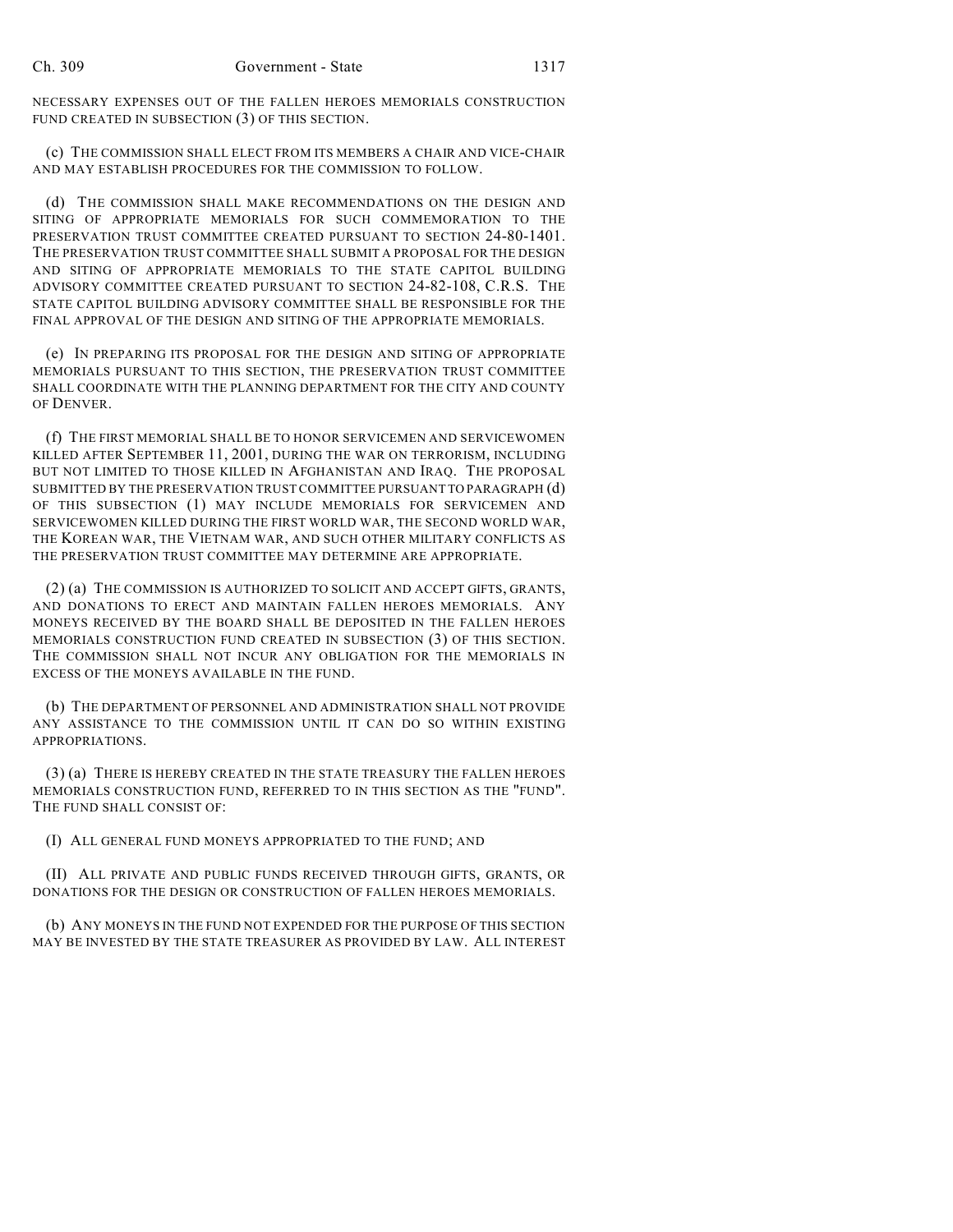1318 Government - State Ch. 309

AND INCOME DERIVED FROM THE INVESTMENT AND DEPOSIT OF MONEYS IN THE FUND SHALL BE CREDITED TO THE FUND. ANY UNEXPENDED AND UNENCUMBERED MONEYS REMAINING IN THE FUND AT THE END OF A FISCAL YEAR SHALL REMAIN IN THE FUND AND SHALL NOT BE CREDITED OR TRANSFERRED TO THE GENERAL FUND OR ANOTHER FUND.

(c) ONCE THE PRESERVATION TRUST COMMITTEE DETERMINES THAT APPROPRIATE MEMORIALS HAVE BEEN ERECTED, THE COMMITTEE MAY REQUEST THAT THE TREASURER TRANSFER, AND THE TREASURER SHALL TRANSFER, ANY MONEYS REMAINING IN THE FUND TO THE COLORADO VETERANS' MONUMENT PRESERVATION TRUST FUND CREATED PURSUANT TO SECTION 24-80-1401.

(4) THIS SECTION IS REPEALED, EFFECTIVE JULY 1 OF THE YEAR FOLLOWING THE RECEIPT BY THE REVISOR OF STATUTES OF CERTIFICATION FROM THE EXECUTIVE DIRECTOR OF THE DEPARTMENT OF PERSONNEL AND ADMINISTRATION THAT THE APPROPRIATE MEMORIALS HAVE BEEN ERECTED AND ANY MONEYS REMAINING IN THE FUND HAVE BEEN TRANSFERRED PURSUANT TO PARAGRAPH (c) OF SUBSECTION (3) OF THIS SECTION.

**SECTION 2.** 24-80-1401 (4), Colorado Revised Statutes, is amended to read:

**24-80-1401. Colorado veterans' monument preservation trust fund committee.** (4) The preservation trust committee shall have discretion in determining the amount of funds to allocate from the trust fund to meet the purposes of this part 14; except that only the interest derived from the principal in the trust fund may be expended by the preservation trust committee. All gifts, grants, and donations received by the department of personnel pursuant to subsection (5) of this section shall be credited to the trust fund and retained as principal in the trust fund. All interest earned on the investment of moneys in the fund shall be continuously appropriated to the department of personnel for allocation to the preservation trust committee. The preservation trust committee shall determine annually how much of the interest generated from the principal in the trust fund will be spent and shall determine and approve what types of maintenance and repair work will be performed for the purposes of maintaining, enhancing, and repairing the Colorado veterans' monument AND ANY FALLEN HEROES MEMORIALS in Lincoln park in Denver, Colorado, and for maintaining Lincoln park. The principal of the trust fund and any unappropriated interest earned on the principal of the trust fund at the close of any fiscal year shall remain in the trust fund and shall not be transferred to or revert to the general fund.

**SECTION 3. Appropriation.** In addition to any other appropriation, there is hereby appropriated, out of any moneys in the fallen heroes memorials construction fund created in section 24-80-1402 (3), Colorado Revised Statutes, not otherwise appropriated, to the department of personnel and administration, for allocation to the fallen heroes memorial commission, for the fiscal year beginning July 1, 2007, the sum of thirteen thousand two hundred twenty-five dollars (\$13,225) and 0.3 FTE, or so much thereof as may be necessary, for the implementation of this act.

**SECTION 4. Effective date.** (1) This act shall take effect September 1, 2007.

(2) However, if a referendum petition is filed against this act or an item, section,